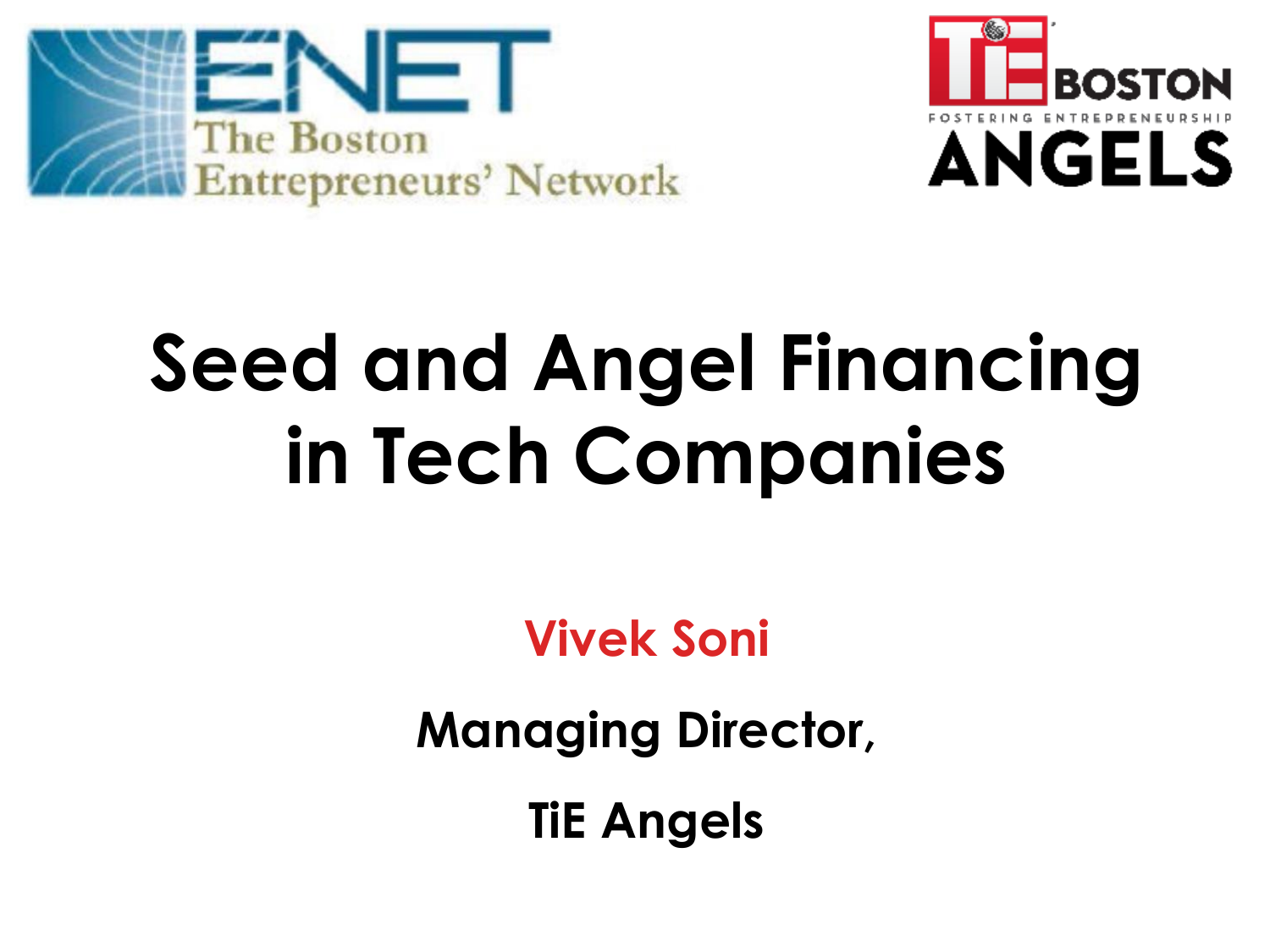## **Vivek Soni**



- **Managing Director, TiE Angels**
- **Managing Partner, Boston Cleantech**
- **Board of Directors, A.T.E. (India) Group companies**
- **Advisor, Mentor and Investor**

### **Past**

- **Board of Directors, TiE Boston**
- **Venture Advisor, Nomura New Energy & Clean Technology Ventures**
- **President, Corporate Technology, Aditya Birla Group**
- **R&D and Technology roles – Polaroid and Shell**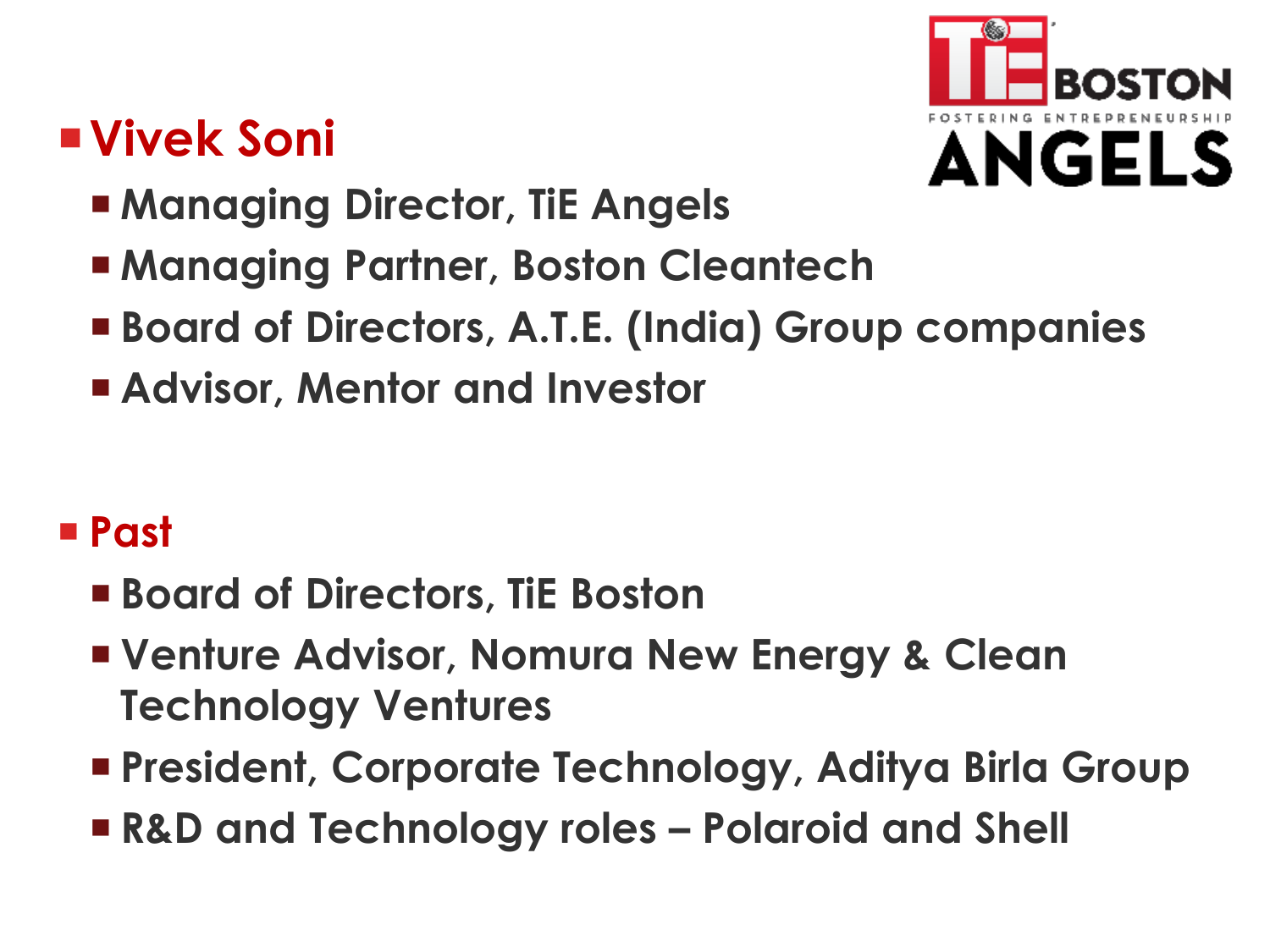# **TiE Boston**



- **TiE-Boston chapter of TiE-Global, largest global not-for-profit organization fostering entrepreneurship. 20 years young.**
- **TiE-Boston members leverage the global network of members from 61 chapters in 18 countries. 12,000 members worldwide, contributed \$250B in wealth creation.**
- **Programs: TiE ScaleUp, StartUp CON, TYE, TiE Angels, Deep Dives**
- **TiE Angels: Members invest individually in companies. Active since 2011, invested over \$6 Million in 18 + companies.**
- **Recent investments: eCare vault, Wyebot, Antera, Pragya Systems, Cimcon Lighting, Maxwell Health, Constant Therapy, Viral Gains.**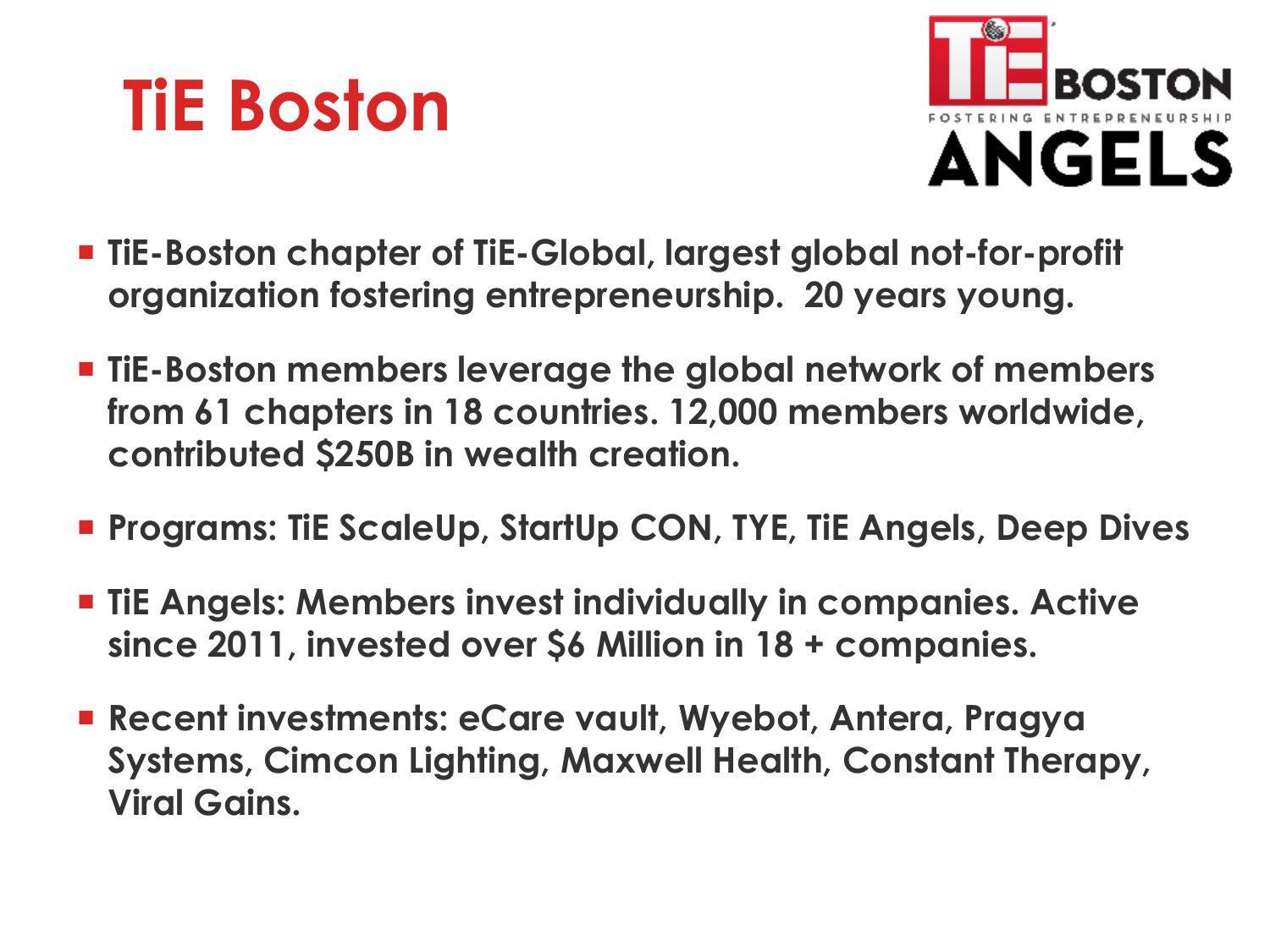## **Follow the Money 2015 Halo Report**



### 2015 Share of Angel Group Dollars by Region





HĂIO

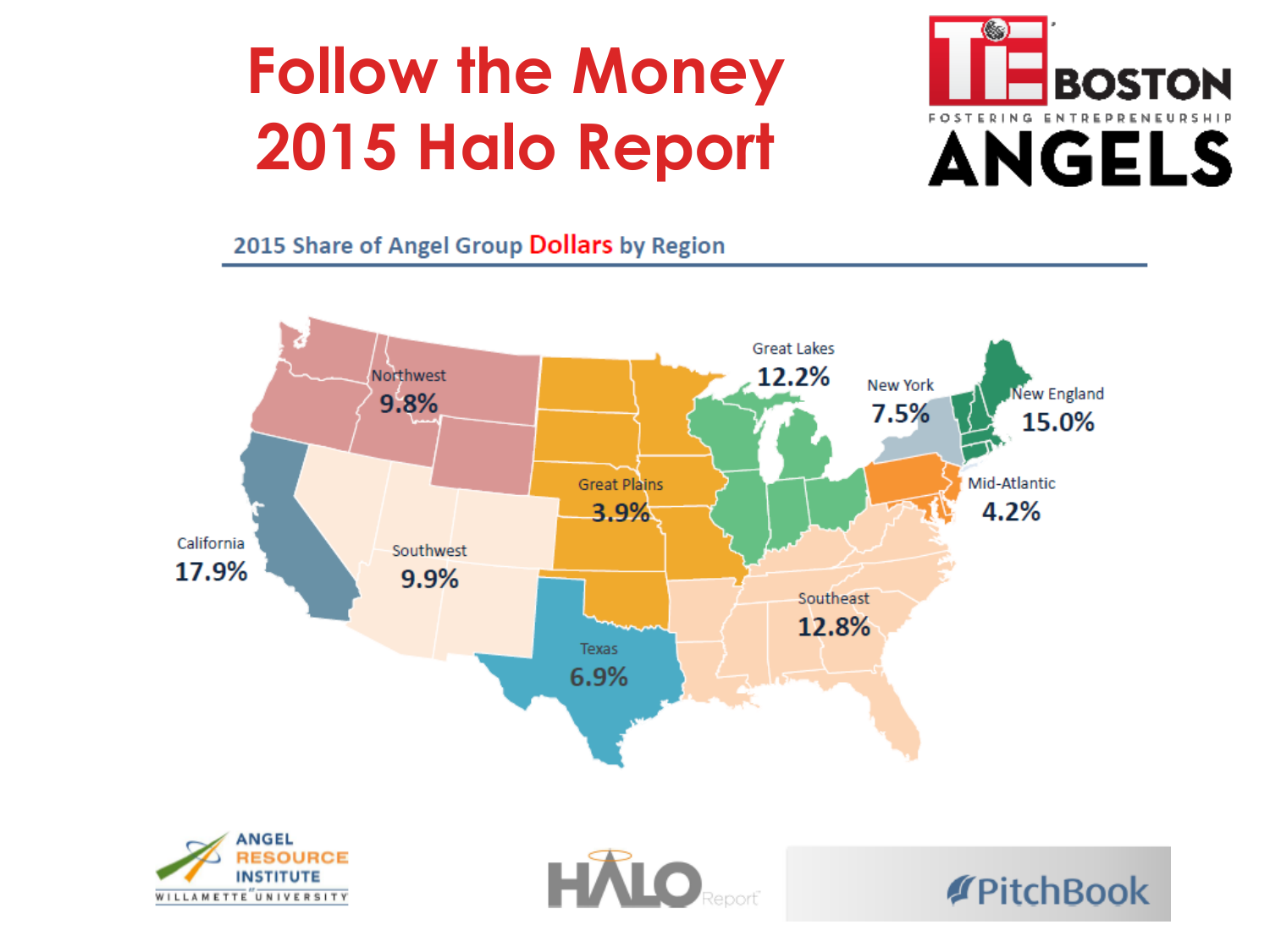### **Yearly Share of Angel Group Dollars by Sector**

Healthcare investment continues to rise, Pharma & Biotech declines



**HALOREDOTE** 

**PitchBook** 

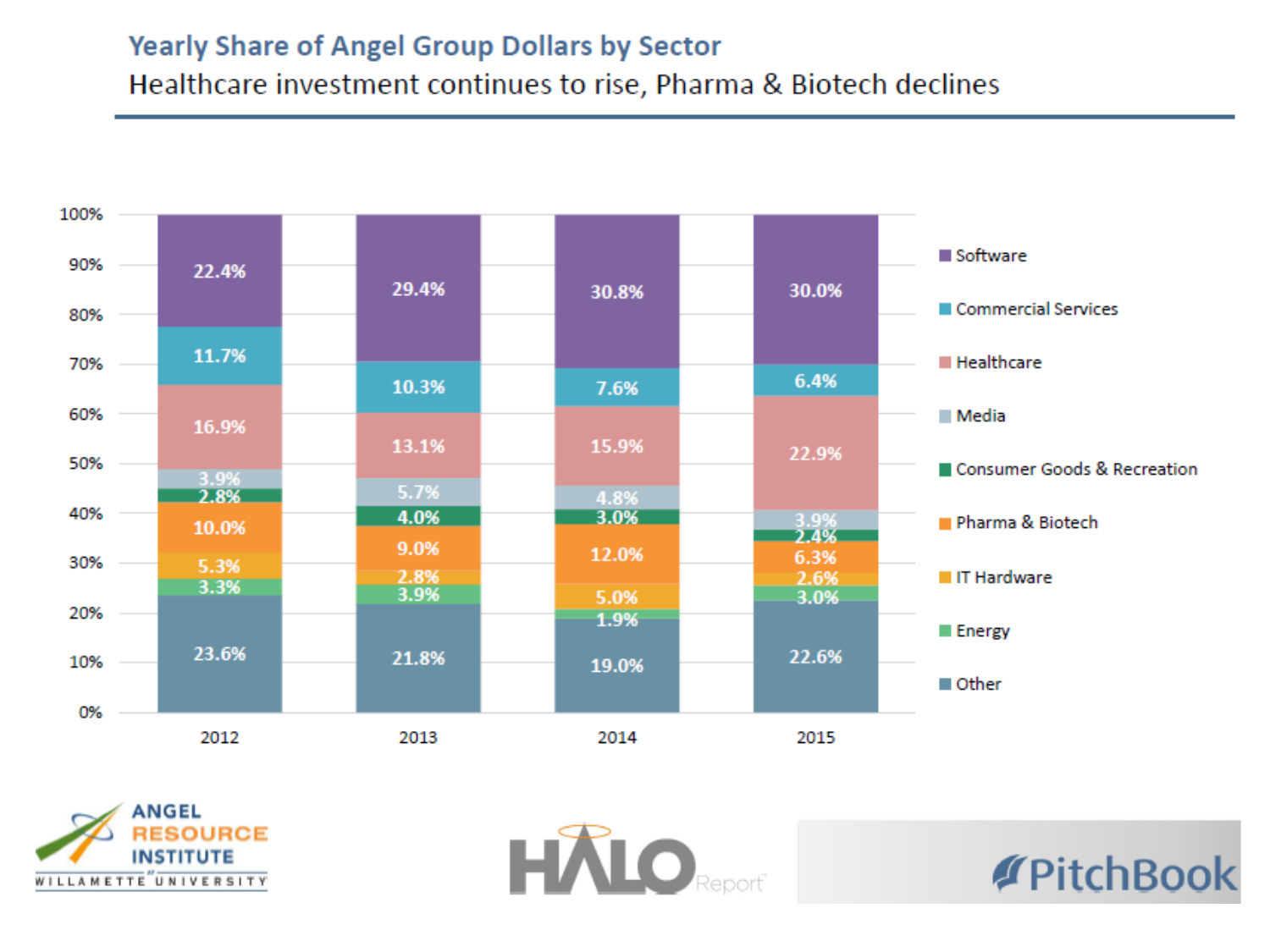## **Angel and Seed Activity - NVCA**



US angel & seed activity by quarter

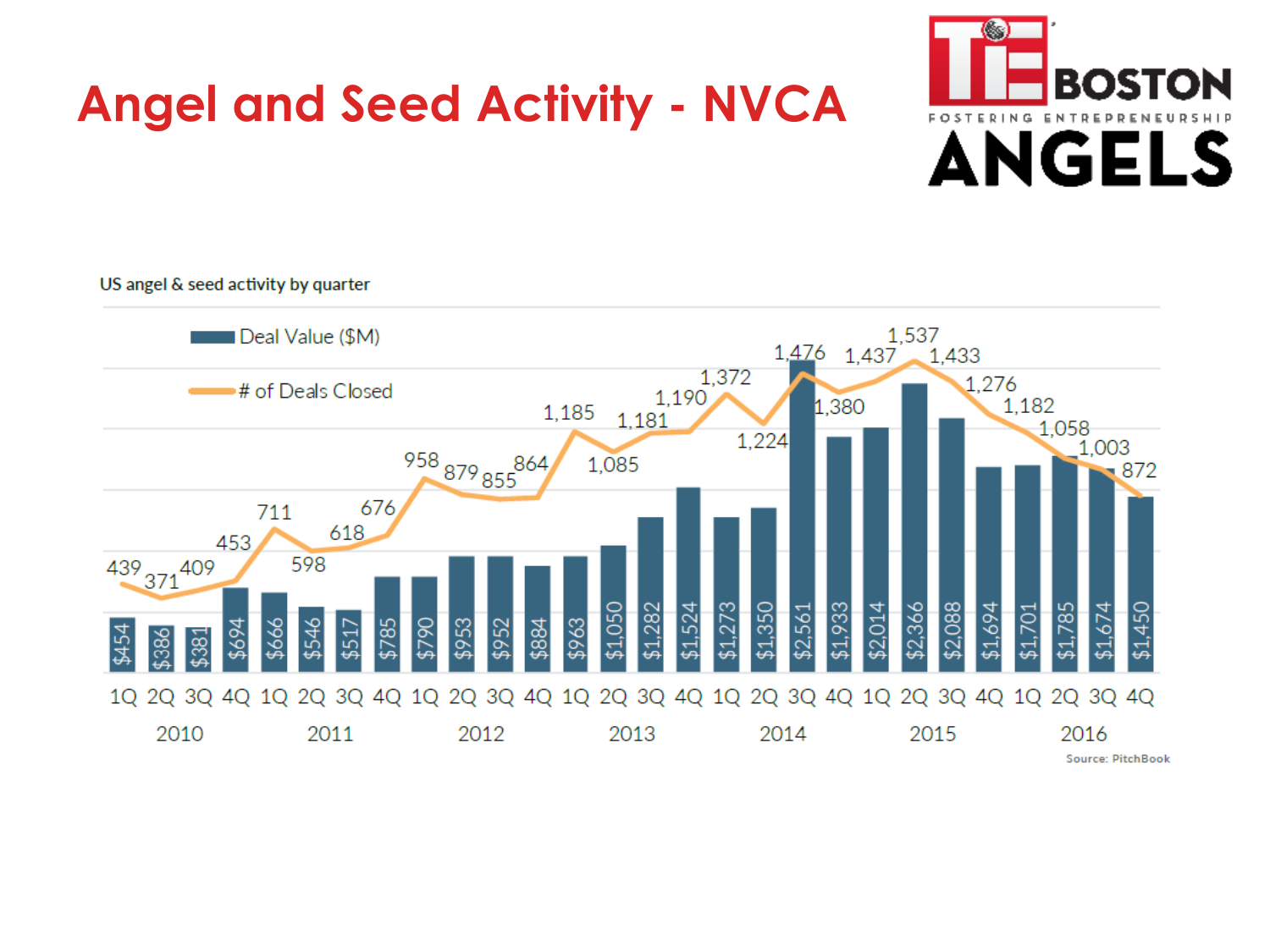



#### US angel  $\&$  seed activity (#) by size

US angel  $\&$  seed activity  $(\$)$  by size



**Source: PitchBook** 

Source: PitchBook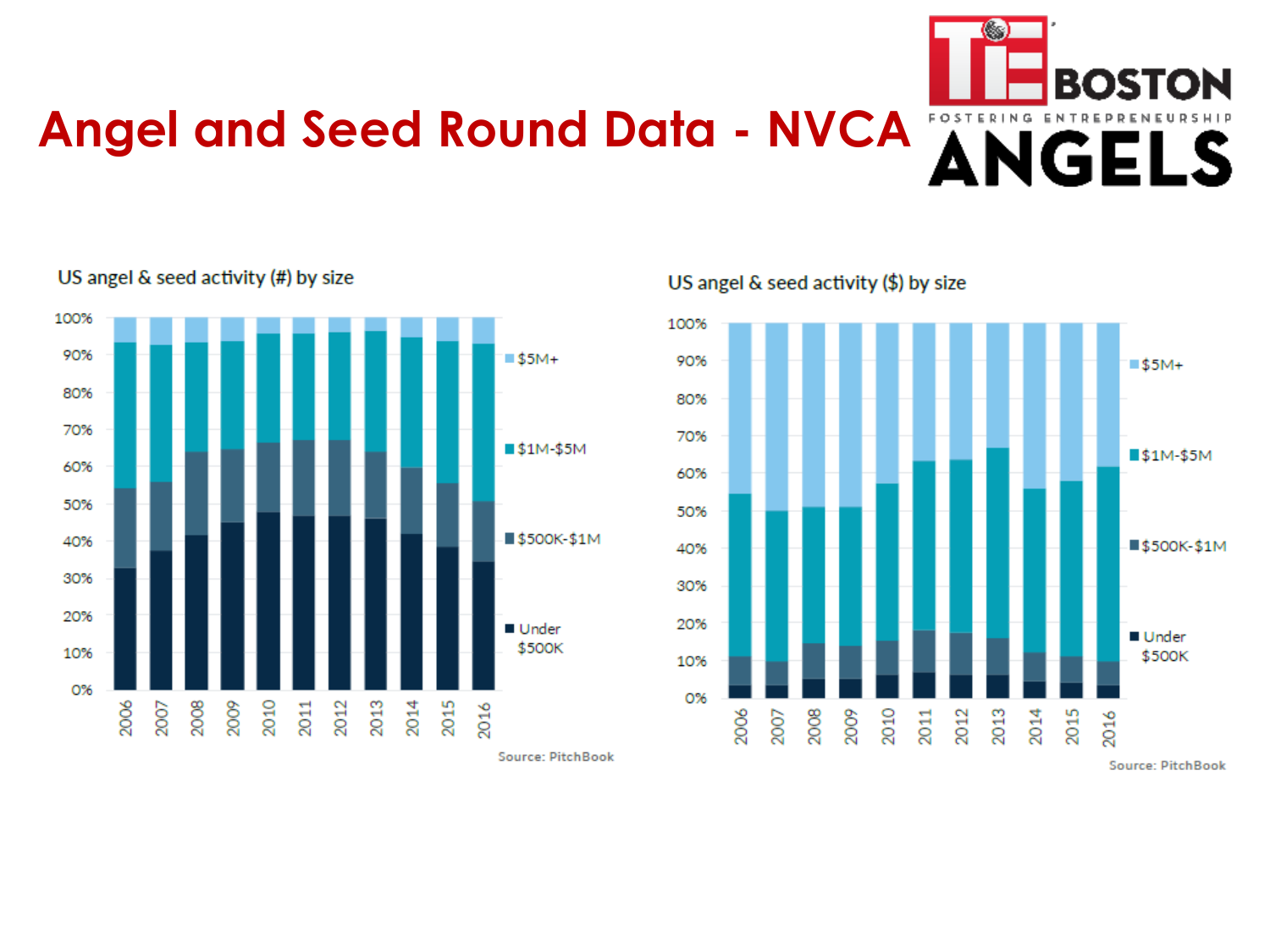### Median and Mean Round Sizes - Angels Only 2015 Shows Round Sizes Increasing, Mean Ownership of Angel round is Relatively Stable 20-25%







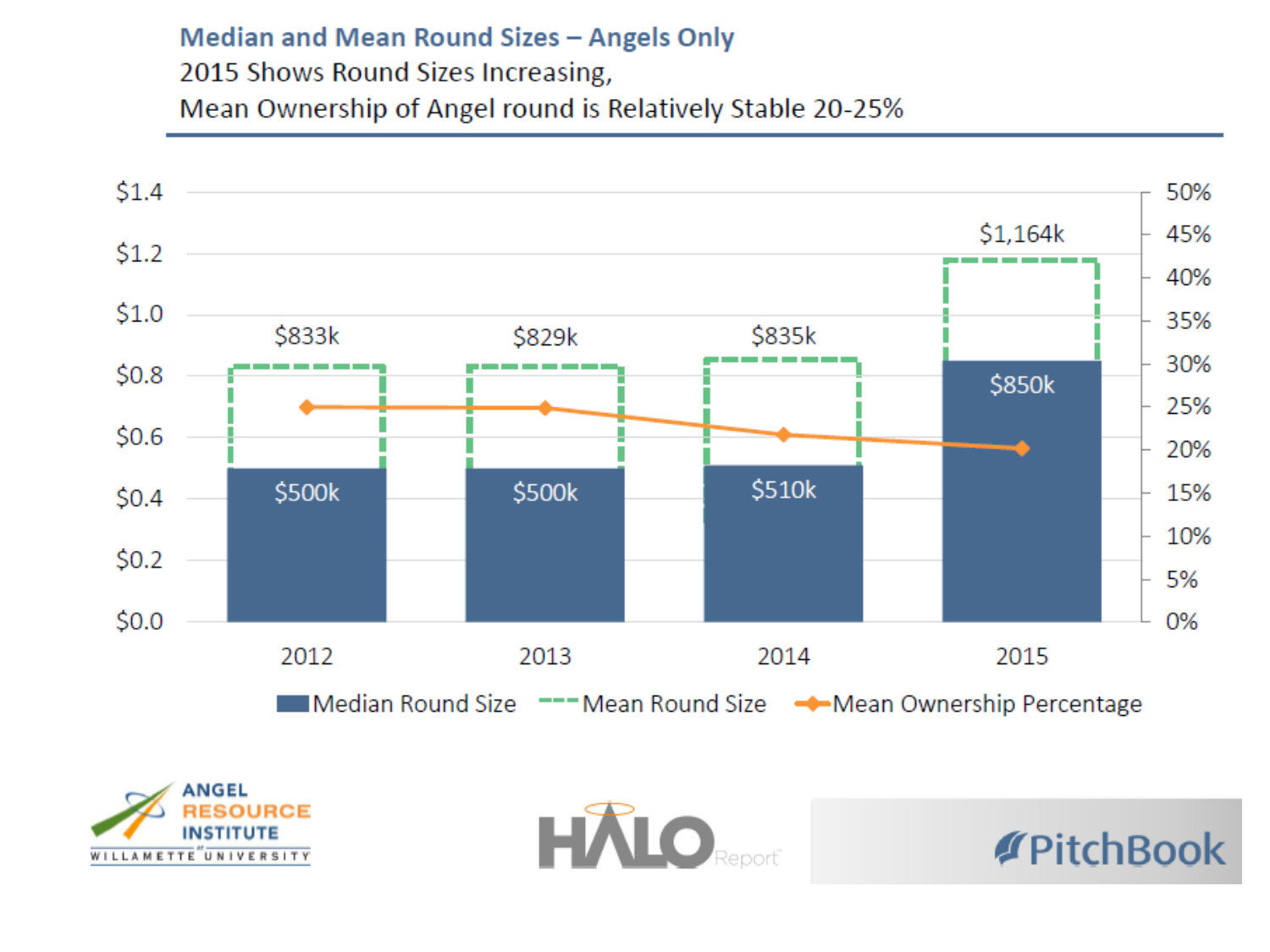### **Median Seed Stage Pre-Money Valuation** Median Valuation Up 53% From 2014, Highest Valuation in HALO History

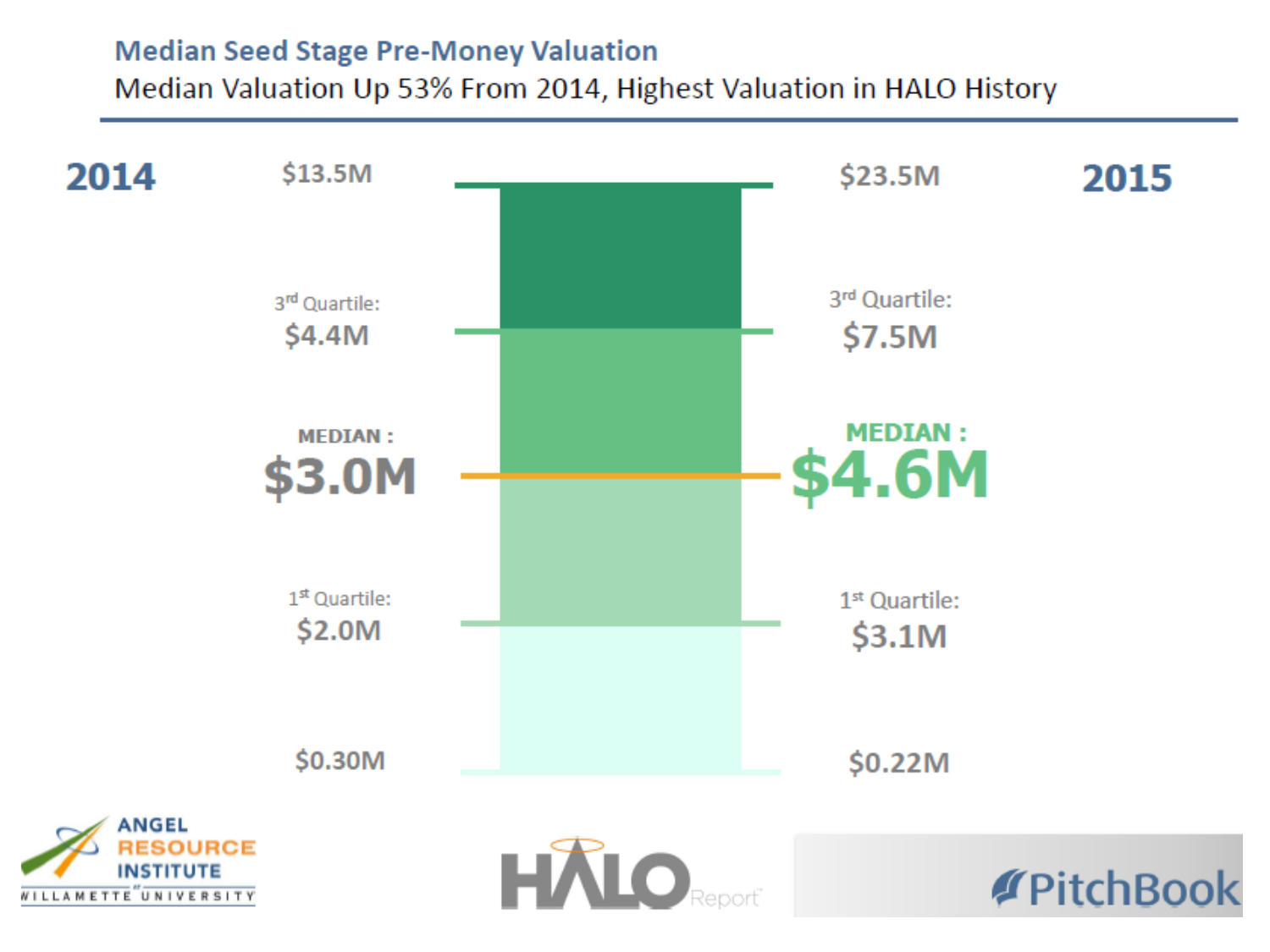# **TiE Angels process**



- **Deal flow: members / network (angels groups, investors, ..) / direct contact**
- **Process: pre screening / screening / pitch / DD / term sheet**
- Sectors of interest: Internet, mobility, software & infrastructure, **digital health, bio-tech, clean-tech, finance, media & entertainment**
- **Stage: Seed and Series A Financing**
- **Invest up to \$500,000 in each transaction. Syndicate up to \$2 million with other angel groups.**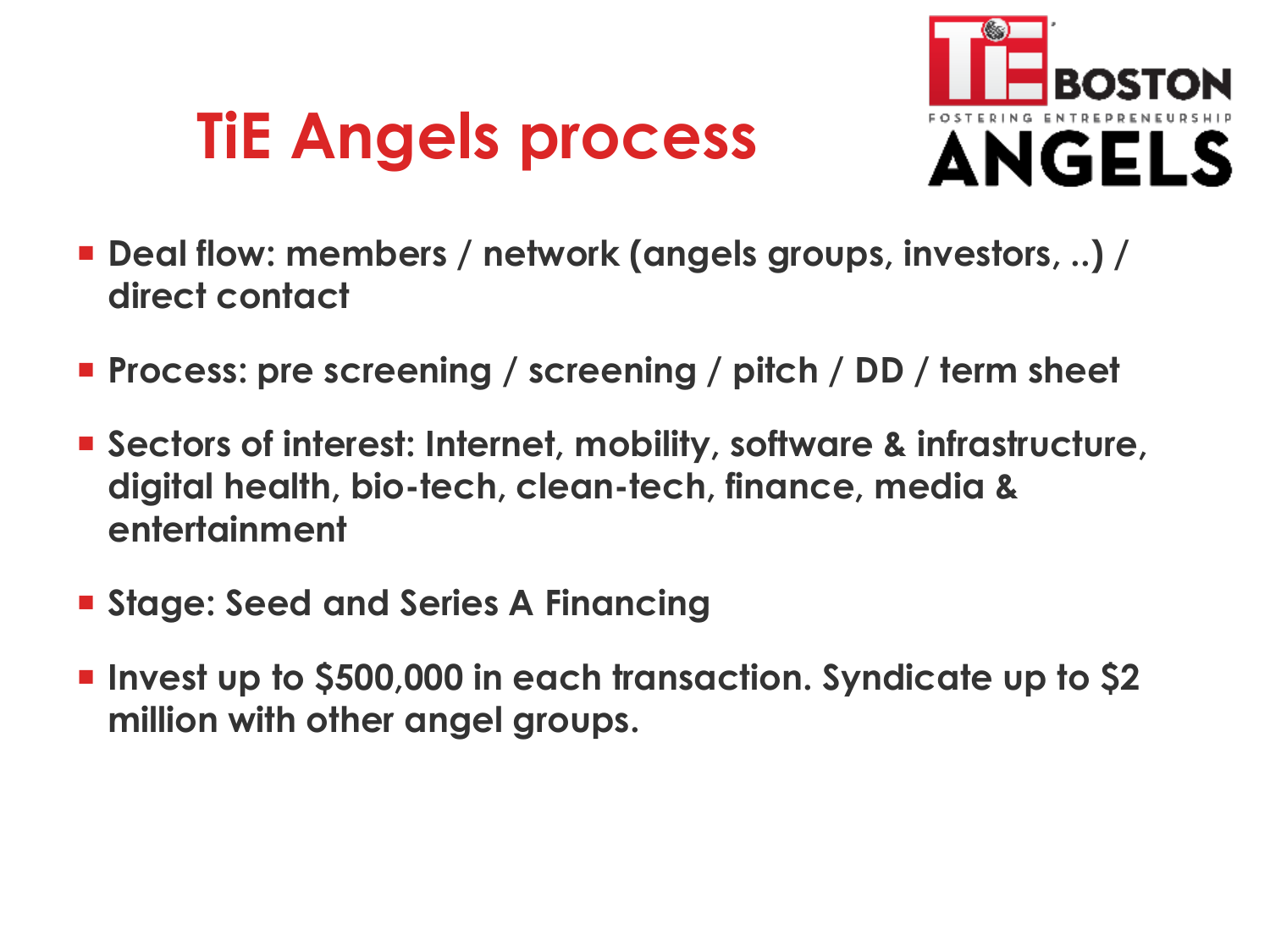# **Some Angel Groups in New England**



- **Boston Harbor Angels**
- **Boynton Angels**
- **Cherrystone Angel Group**
- **Clean Energy Venture** Group
- **E** eCoast Angels
- Golden Seeds LLC
- **HubAngels**
- **Launchpad Venture Group**
- **Maine Angels**
- **Mass Medical Angels**
- **River Valley Investors**
- **SideCar Angels**
- **TiE Angels Boston**
- **Nalnut Venture Associates**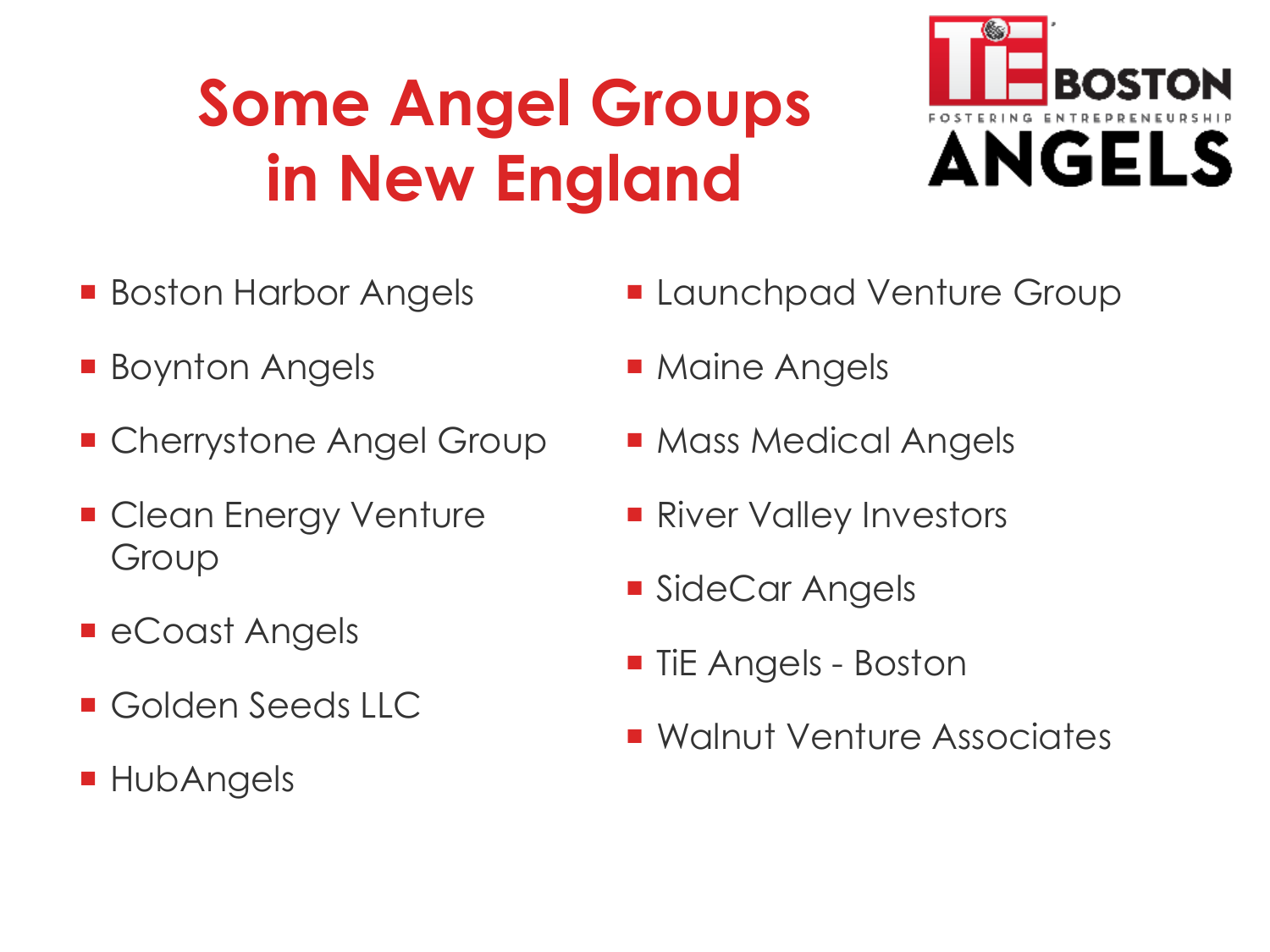

## **Resources**

- **Angel Capital Association**
	- **<https://www.angelcapitalassociation.org/entrepreneurs/>**
- **Halo Report** 
	- **<https://angelresourceinstitute.org/>**
- **Seraf Compass** 
	- **<https://seraf-investor.com/compass>**
- **Example 1 National Venture Capital Association** 
	- **<http://nvca.org/research/venture-monitor/>**